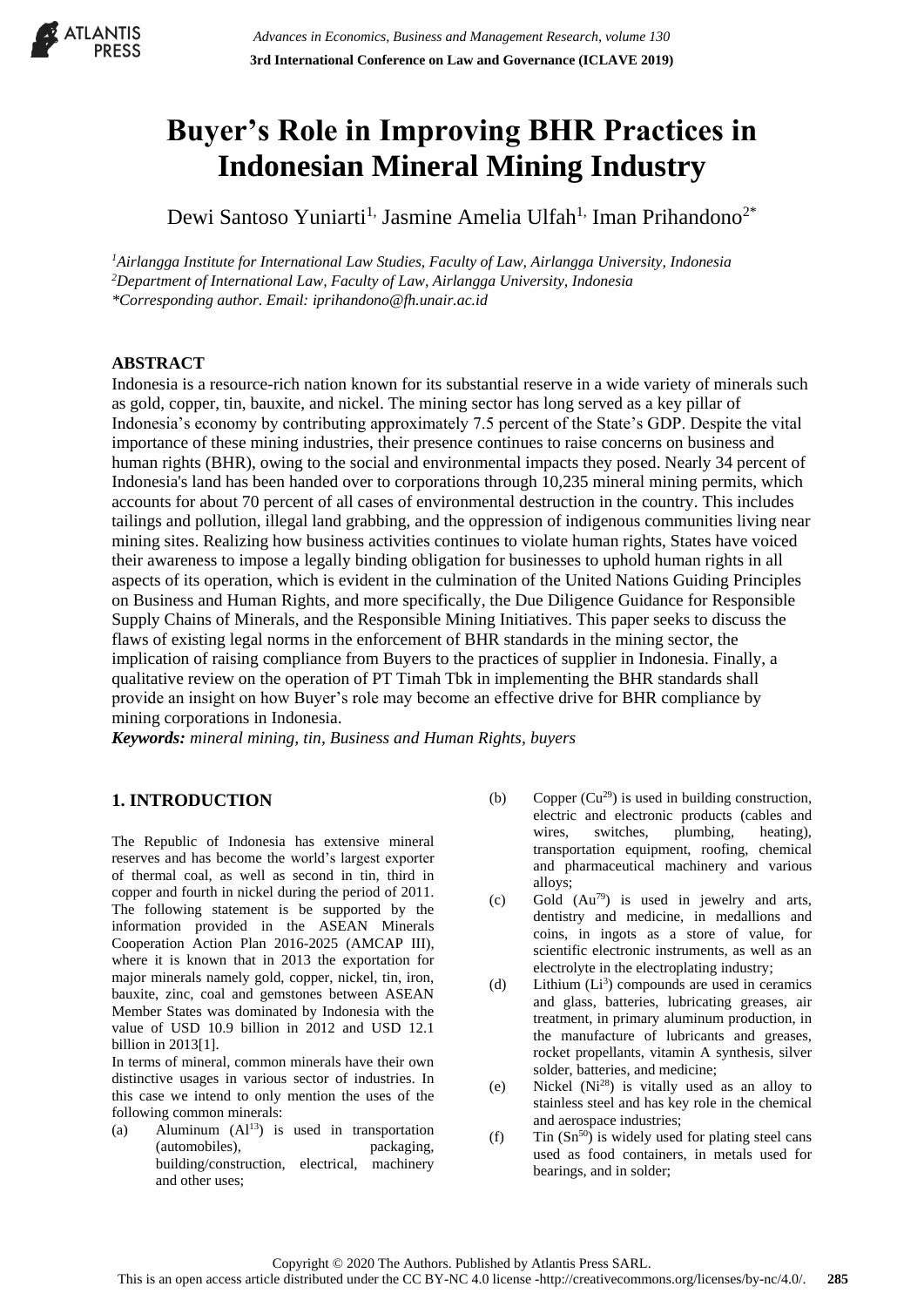- (g) Tantalum  $(Ta^{73})$  is used to produce electronic components, tantalum capacitors (in auto electronics, pagers, personal computers and portable telephones); and
- (h) Tungsten  $(\mathbf{W}^{74})$  is primarily used in the construction metalworking, mining and oil and gas drilling industries.

On the other hand, business operations in mineral mining industries have been criticized for their complicity in the human rights abuses. Pursuant to a report of International Institute for Environment and Development for Mining, Minerals and Sustainable Development (MMSD), it is known that there were several cases of mining health and safety problems in different countries around the world, albeit the adoption of standards for health and safety practices in mining sector within the period of 1999-2001, where it involved deaths of miners, violation of fundamental workers' rights, crushes to the association of workers by military forces, labor disputes [2]. Recently, the data provided by Responsible Mining Index 2018 established by Responsible Mining Foundation stated that only 30% of the assessed companies can provide evidence of having put in place systems to assess human rights issues in order to avoid, minimize and mitigate adverse impacts [3].

Further, human rights issues in mineral mining industries was largely discussed in connection with conflict minerals, which are defined as minerals mined in conditions of armed conflict and human rights abuses, and which are sold or traded by armed groups. In relation to the issue of conflict minerals, the Organization for Economic Co-operation and Development ("OECD") has issued a guidance concerning Due Diligence Guidance for Responsible Supply Chains of Minerals from Conflict-Affected and High-Risk Areas (the "OECD Due Diligence Guidance"), where such guidance is applicable to business actors operating in a conflict-affected and high-risk area, or potentially supplying or using tin (*cassiterite*), tantalum (tantalite), tungsten (wolframite) or gold, or their smelted derivatives, from a conflict affected and high-risk area. These minerals are commonly known as 3TG. The importance of this guidance is to help business actors in respecting human rights and avoid contributing to conflict, which brings about a sustainable development and responsible exploitation of the natural resources sited in conflicted-affected and highrisk areas [4].

Voluntary initiatives and regulations have been issued by authorities and industry associations and growing in number in order to improve respect for human rights in global mineral mining. Beginning in the late 1990s, it had become a realization for a group of the largest companies in mining industry that having a mine in a community would result in economic opportunities and poverty reduction for local residents, even more in a greater level to the concepts of sustainable development, environmental stewardship and social responsibility. Many mining companies, including the members of World Economic Forum have initiated or participate in a

number of issue-specific and more broad-based assurance systems and some are seeking to develop new systems, such as the Initiative for Responsible Mining Assurance (IRMA)[5].

This paper discusses voluntary and mandatory initiatives for buyers in assuring responsible mineral mining practice. Further, this paper seeks to analyze to what extent compliance to these initiatives can improve respect for human rights in mineral mining industry, particularly by PT Timah Tbk. as a State-Owned Enterprises operating in tin mining industry.

## **2. BACKGROUND**

# *2.1 Mandatory and Voluntary Initiatives in the Mineral Mining Industry*

The trend of growth in global demand for 3TG minerals is expected by experts to be higher in the near future. In this case, we would like to briefly elaborate the trend of demand and price of each of the 3TG minerals [6].

- 1. Tantalum. This mineral is not traded on any public commodities exchange. Instead of being sold in pure form, tantalum is sold as tantalite ores from which the metal can then be extracted. There is some persistent demand for the metal, but the supply picture is a bit murky. This has added to the difficulty in pegging the price of the metal. The price of the tantalite is very much dependent on the demand as well. The price of tantalite ore rose from about \$75 per kilo in 2010 to more than \$270 per kilo on 2011 and 2012. But the price has dropped since then. However, some experts point to expected growth in the electronics, aerospace, and power industry to boost the price back up. The use of tantalum can be broken down into numerous products, however the current trend implies that the electronics sector consumes approximately 40% of the global Tantalum production.
- 2. Tungsten. The price of this metal depends on several factors, but mainly there are two mandatory factors. First is the supply, in which for years China has been keeping the price low by pressing their production so that they can maintain their market share. However, in 2010 they decrease mining activities because of increasing costs in production. On the other side, China has intended to increase their own domestic demand for the metal, which left only a little amount for the rest of the world market. In fact, they even started importing the metal. These policies caused the price of the metal to skyrocket. Secondly, it is the demand. The growth of demand for tungsten is clearly arose by the requirement of tungsten in different sectors such as construction, mining, and manufacturing, in which such demand then drive up the price as well.
- 3. Tin. There is a historical factor when it comes to the demand and price of tin. Since the formation of the ITC (International Tin Council), the price of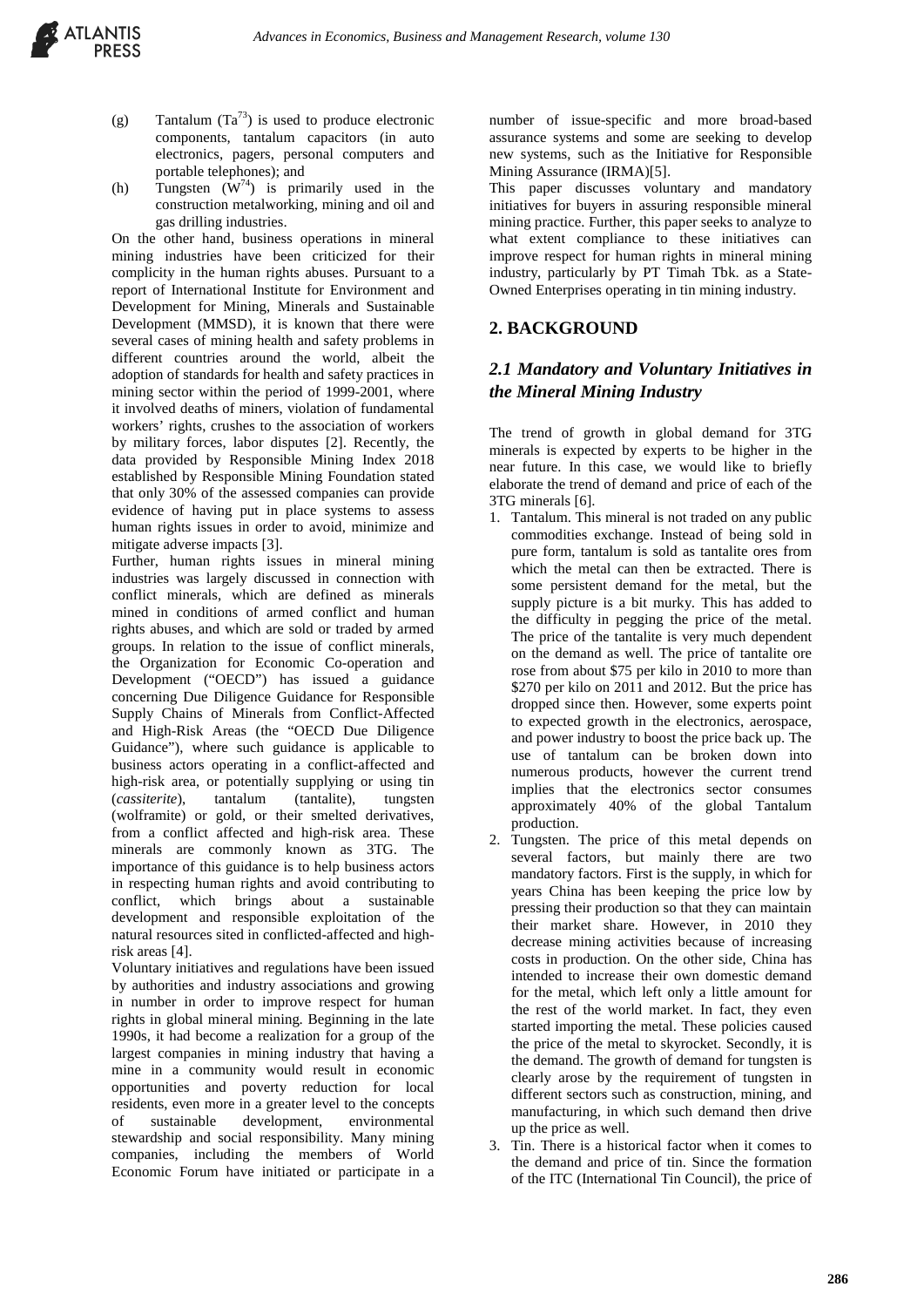

tin has been controlled and agreed upon by the ITC. They bought the metal when the price was low, and then when the price climbed too steeply it sold from its stockpile to increase the supply and lower the price. However, the stockpile it accumulated wasn't enough to set up an artificial ceiling, and the price rose sharply due to the inflation of the 1970s. Until 1985 after recession and crisis occurred, the ITC was dissolved, and the price of tin was dropped sharply. This price remained constant until the end of the century. Meanwhile, the price of tin has bounced back following the global financial crisis in 2008-2009. It reached almost \$15 a pound in 2011, but as of March 7, 2016 its price is at \$7.87 a pound.

4. Gold. Since  $1967$  up to  $8<sup>th</sup>$  of March 2016, the price of gold has been drastically gone up and down. Recently, the trend of gold usages is for jewelry, and on small percentage for industrial use, investment products, as well as central banks. One of the new industrial uses of gold is in the manufacture of electronics. This include cell phones, calculators, personal digital assistants, global positioning system units and other small electronic devices [7].

Unfortunately, such global demand has contributed in several abuses of human rights occurred in multiple countries around the world. Firstly, the case of illegally mined gold across Southern America regions reported by Guardian in 2016 which has been driving people trafficking, child labor and sexual exploitation. The proliferation of illegal and artisanal gold mining operation across Bolivia, Brazil, Colombia, Ecuador, Guyana, Mexico, Nicaragua, Peru and Venezuela involved a workforce of hundreds of thousands of small-scale miners, many of whom are vulnerable to abuse, exploitation and trafficking. Guardian also reported that illegal miners in Venezuela were found to be the indigenous Yanomami tribe, in which several people from Yanomami communities were found with slave numbers tattooed on their shoulders [8].

Secondly one of the most recent case in connection with human rights issues in mineral mining activity is human rights abuses in cobalt mining for battery supply chain across Democratic Republic of the Congo (DRC). Cobalt is renowned to be one of conflict minerals alongside 3TG minerals and in this case more than 60% of the world's supply of cobalt is mined in the "copper belt" of the south-eastern provinces of DRC [9]. In order to fulfil the exploding demand on lithium-ion battery production for electric vehicles, the extraction of cobalt was intensified. As reported by Wired in 2016, there were approximately 110,000 to 150,000 artisanal or small scale miners in DRC including up to 40,000 children who were forced to extract cobalt with basic tools, wash it and sell it into a market that by claim eventually resells that material to technology companies including LG, Microsoft, Vodafone, Sony, Hawlett-Packard, Huawei, Lenovo, Apple, Samsung and Dell [10].

Amnesty International also reported in 2016 that miners face the risk of long-term health damage and a high risk of fatal accidents, in the worst case at least 80 artisanal miners have died underground in southern DRC between September 2014 and December 2015 alone. Furthermore, a correspondence from the children telling Amnesty International that the children have worked for up to 12 hours a day in the mines, carrying heavy loads to earn between one and two dollars a day [11].

Reflecting from the above cases, we need to come to understand that it is important for the stakeholders in mineral mining industry to respect the aspect of human rights, environment and social impacts of mineral mining industry, as the extraction of mineral resources has been increasingly causing conflicts between mining companies and local communities. This paper discusses the matter on mandatory instruments to ensure responsible trade of mineral mining, especially on 3GT minerals, which includes the instruments applied within the region of United States of America and Europe namely (1) United States Security and Exchange Regulations as well as (2) European Union Regulation on Conflict Minerals.

The Regulations of US Security and Exchange which has required certain companies to disclose the use of conflict minerals provided by the reason "if it is deemed necessary to the functionality or production of a product" manufactured by company. The Congress then enacted the Dodd-Frank Act which was pushed by the concerns on exploitation and trade of conflict minerals by armed groups which have been contributing the finance of conflict in Congo, as well as the crisis of humanitarian issues. The Dodd-Frank Act is applicable to companies that use 3TG minerals, under two main conditions: (1) the company files reports with Security and Exchange Commission (SEC) under the Act; (2) the minerals are necessary to the functionality or production" of a product manufactured or contracted to be manufactured by the company [12].

Pursuant to the stipulation above under SEC Regulation, there are also two considerations which must be taken into account in order to determine whether the Act is applicable to certain companies. First is to determine on whether a company is contracting to manufacture, which is indicated by actual influence a company has over the manufacturing of those 3TG minerals. Such company would not be considered as contracting to manufacture if (1) affixes its brand, marks, logo, or label to a generic product manufactured by a third party, (2) the services, maintenance or repairment is manufactured by a third party, and (3) the company negotiates contractual terms with a manufacturer that does not directly relate to the manufacturing of product. Secondly is to determine whether the conflict minerals originated in DRC or other covered countries. If it is convinced and proven that the minerals originated from such region, then the company is required to undertake due diligence on the source and chain of custody of its conflict minerals and file a Conflict Minerals Report.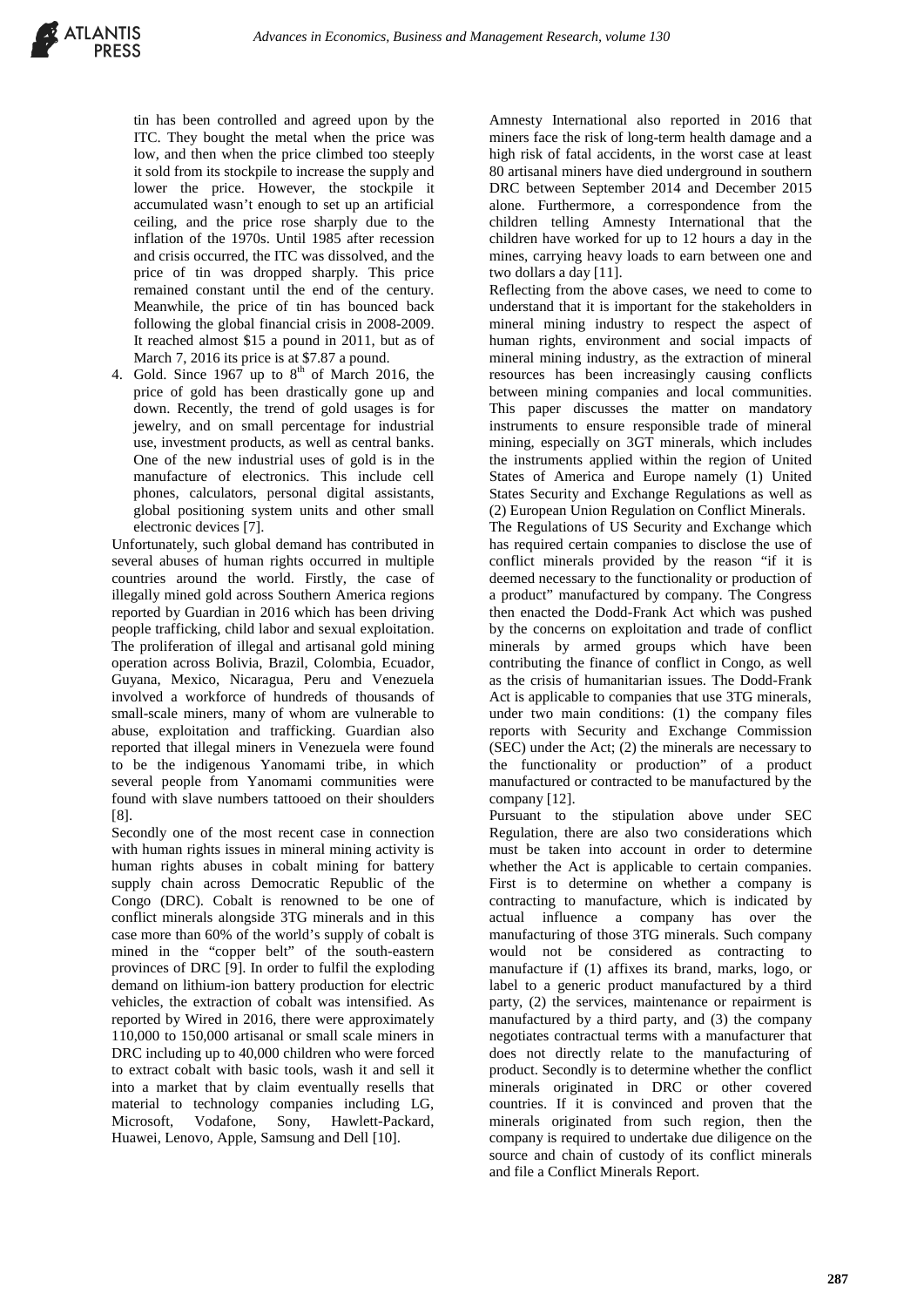In America's continent, the regulation of European Union on Conflict Minerals which is going to be enforced on 1 January 2021 has encouraged all companies to start carrying out due diligence before the enforcement date. European Union Regulation on Conflict Minerals has the following objectives [13]:

- (a) to ensure that EU importers of 3TG (tin, tungsten, tantalum and gold) meet international responsible sourcing standards, set by the OECD;
- (b) to ensure that global and EU smelters and refiners of 3TG source responsibly;
- (c) to help break the link between conflict and the illegal exploitation of minerals; and
- (d) to help put an end to the exploitation and abuse of local communities, including mine workers, and support local development.

The European Union Regulation on Conflict Minerals specifically covers the 3TG minerals due to the reason that those minerals are often linked to armed-conflicts and related human rights abuses. The regulation will be applicable to the activities of importation, smelting or refining, or scheme of due diligence in the sector of minerals or metals which shall be complied for all the business actors in such sector, where companies that practice due diligence shall first check the risks of mining the mineral sources from a fragile or conflictaffected region.

Through the regulation, it is expected that all business actors in mineral mining sector have been responsible in conducting their activities. For instance, in order to ensure this, the regulation requires EU importers to put in place internal systems and processes that provide the following information, these includes: the country of mineral source; the quantities and time of importation; list of imported minerals followed by trade name and type; information of the suppliers; and the paid taxes, fees and royalties.

By July of 2016, it is known that there is a large number of voluntary responsible mining initiatives within the last 15 years, among these initiatives are [14]: Extractive Industries Transparency Initiative; Global Reporting Initiative; International Council on Mining and Metals; and the Initiative for Responsible Mining (IRMA).

For instance, IRMA comprises of members from Civil Society Organizations (CSO), communities, mining companies and downstream companies, is developing a best-practice standard for large-scale mining. IRMA is a multi-sector effort to seek agreement on a set of environmental, social and human rights best practices for mine sites through a cross-sector dialogue, as well as to explore voluntary systems or strategies to independently ensure compliance. IRMA includes mining companies, jewelry retailers, civil society representatives, technical experts and trade associations. There are four main principles under IRMA: (a) Independent verification; (b) Fair and

equitable distribution of benefits to communities (including Tribes/First Nations) and indigenous peoples, while respecting and protecting their rights; (c) Effective responsiveness to potentially negative impacts to the environment, health, safety, and culture; and (d) Enhancement of shareholder value [15].

Likewise, Tin production in Indonesia is associated with significant risk areas including social/economic risks, occupational health and safety, environmental degradation, and challenging legal/regulatory issues. The Tin Working Group (TWG) is the first voluntary, collaborative, multi-stakeholder initiative that aims to make meaningful change in the Indonesian tin sector. Launched in 2014, the TWG works with downstream companies, midstream processors, local tin producers, civil society, industry associations, and the central and regional Indonesian government. Through the TWG, companies are contributing to the development of responsible tin mining in Indonesia via direct engagement with government and local stakeholders, providing support to their supply chain partners, and setting supply chain expectations for responsibly produced tin.

## *2.2. How These Initiatives Work on the Ground?*

Indonesia is a country with abundant mineral deposits, the mining industry in Indonesia has been playing a significant role in the world's production of gold, nickel, and copper [16]. Based on Indonesia's formation of geology, mineral deposits remained vast. Indonesia has potential deposit of lead, zinc and silver, but its most important metal minerals are nickel, bauxite, tin, copper and gold [17].

Mining sector is also a major contributor to the Indonesian economy, it contributes to almost 5% to Indonesian GDP in 2018 [18]. Further, mining sector has also been one of the largest contributors to the total amount of incoming foreign direct investment to Indonesia for the last five years. A data from the Indonesia Investment Coordinating Board shows that since 2014, mining sector has attracted foreign investment amounting at US\$18.84 billion [19].

Indonesia is the world's second-largest tin producer after China, and the world's largest tin exporter thus far. Indonesia's strong position in the global tin trade is well-acknowledge, as it contributes to 25% of global tin production [20]. According to the United Nations Comtrade database on international trade, Indonesia's exports of tin was at US\$1.55 billion in 2018. The island Bangka Belitung, off the coast of Sumatra, accounts for 90 percent of Indonesia's annual tin export [21].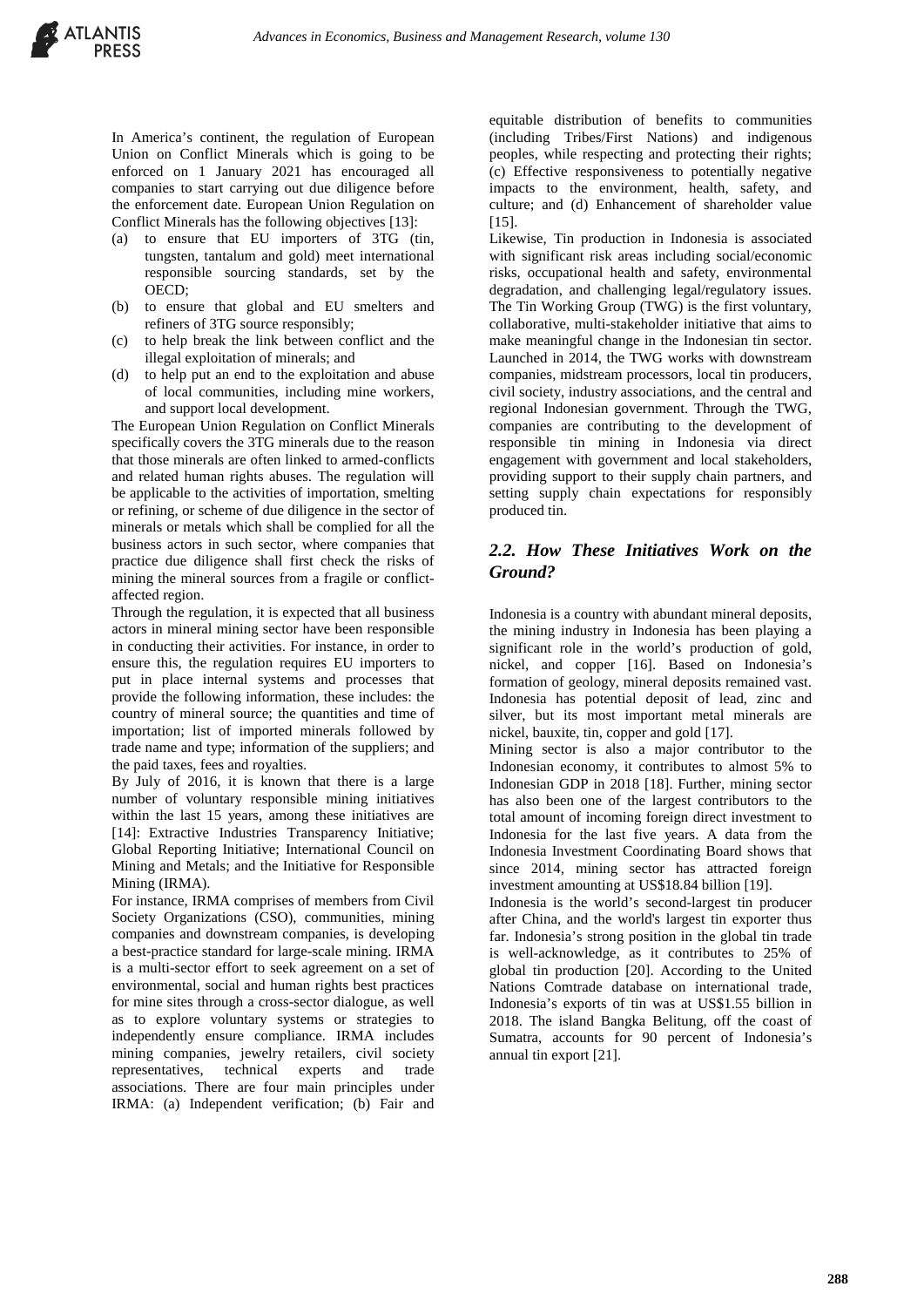

According to the International Tin Association, the world's top ten producers of refined tin in the world are as follows [22]:

| Rank | <b>Company Name</b>           | <b>Country of Origin</b> | 88.<br><b>Production Capacity</b> |
|------|-------------------------------|--------------------------|-----------------------------------|
| 1.   | Yunnan Tin                    | China                    | 74,500                            |
| 2.   | PT Timah (Persero) Tbk        | <b>Indonesia</b>         | 30,200                            |
| 3.   | Malaysia Smelting Corporation | Malaysia                 | 27,200                            |
| 4.   | Yunnan Chengfeng              | China                    | 26,800                            |
| 5.   | Minsur                        | Peru                     | 18,000                            |
| 6.   | <b>EM Vinto</b>               | Bolivia                  | 12,600                            |
| 7.   | Guangxi China Tin             | China                    | 11,500                            |
| 8.   | Thaisarco                     | Thailand                 | 10,600                            |
| 9.   | Metallo Chimique              | Belgium                  | 9,700                             |
| 10.  | Gejiu Zi Li                   | China                    | 8,700                             |

**Table 1: The International Tin Association List of the World's Top 10 Biggest Tin Producer's**

In 2018, the overall tin production in Indonesia reached 75,000 ton in aggregate, which is a 7,75% increase from the year 2017 at 69,600 ton. Aside from PT Timah (Persero) Tbk, other notable tin producing companies are: Indometal (London) Limited, Eunindo Usaha Mandiri, PT Prima Timah Utama, PT Inti Stania Prima, PT Mitra Stania Prima, PT Refined Bangka Tin, PT Tambang Timah, PT Arsari Tambang, and PT Comexindo International.

The next section will be a further elaboration on how mandatory regulations and voluntary initiatives affects the way companies are producing and selling its products and what steps has been taken by to ensure compliance with these mandatory/voluntary initiatives. For the purpose of this research, the writer takes PT Timah (Persero) Tbk as a company study to analyze and evaluate compliance.

## *2.2.1. An Overview of PT Timah (Persero) Tbk*

In this part, the writer will provide a brief introduction of PT Timah operations, total production capacity and estimated Tin deposits, company structure, shareholders, and profits. Further elaboration on the company's largest tin export destination and largest buyers will be presented.

# *2.2.1.1. Company profile*

PT Timah (Persero) Tbk ("PT Timah") is an Indonesian leading producer and exporter of tin. It is known as the largest state-owned tin producer in the world. The Company was established on August 2nd, 1976. PT Timah engaged in tin mining and has been listed on Indonesia Stock Exchange since 1995. The Company has an integrated tin mining business ranging from exploration, mining, processing to marketing. The company is one of the largest integrated tin mining companies in the world and accounts for eight percent of total global tin production. The company is in Pangkalpinang,

Bangka Belitung province. Its operational areas are located in various cities, some notable ones are in Bangka Belitung Province, Riau Province, South Kalimantan, Southwest Sulawesi, and Cilegon, Banten [23].

PT Timah has a long history in the Indonesian mining industry, especially tin mining. The Company's history started since the era of the Dutch East Indies government who conducted tin mining on land and ocean around the islands of Bangka, Belitung and Singkep. Tin mining in Bangka was managed by a business entity owned by the Dutch Indies Government, Banka Tin Winning Bedrijf (BTW); mining in Belitung by a Dutch private company. Gemeenschappelijke Mijnbouw Billiton Maatschappij (GMB); and in Singkep by a Dutch private company NV. Singkep Tin Exploitatie Maatschappij (NV. SITEM) [24].

During the independence era, the Indonesian Government nationalized three tin companies in 1961 and changed their name to the State Mining Company (PN) of Tambang Timah Bangka, PN Tambang Timah Belitung and PN Tambang Timah Singkep. At the same year, the Government also formed the General Directorate of the National Tin Mining Company (BPU Timah) to coordinate the three state companies. In 1968, based on the Government Regulation No.21 of Year 1968, the three State Companies together with the BPU Timah and the Muntok Tin Smelting Project were merged into the State Mining Company (PN) of Tambang Timah. Furthermore, based on the Government Regulation No. 3 of Year 1976 dated January 24, 1976, PN Tambang Timah was transformed into Public Company (Persero) under the name of PT Tambang Timah (Persero), as set forth in Deed No.1 of Year 1976 made before the Notary, Imas Fatimah SH, dated August 2, 1976, which was announced in the State Gazette of the Republic of Indonesia No.26 dated April 1, 1977, Additional State Gazette No.200 and approved by the Minister of Justice of the Republic of Indonesia with the Decree Letter No.Y.A.5/65/17 dated February 5, 1977. The Company began its commercial operations in August 2, 1976 [25].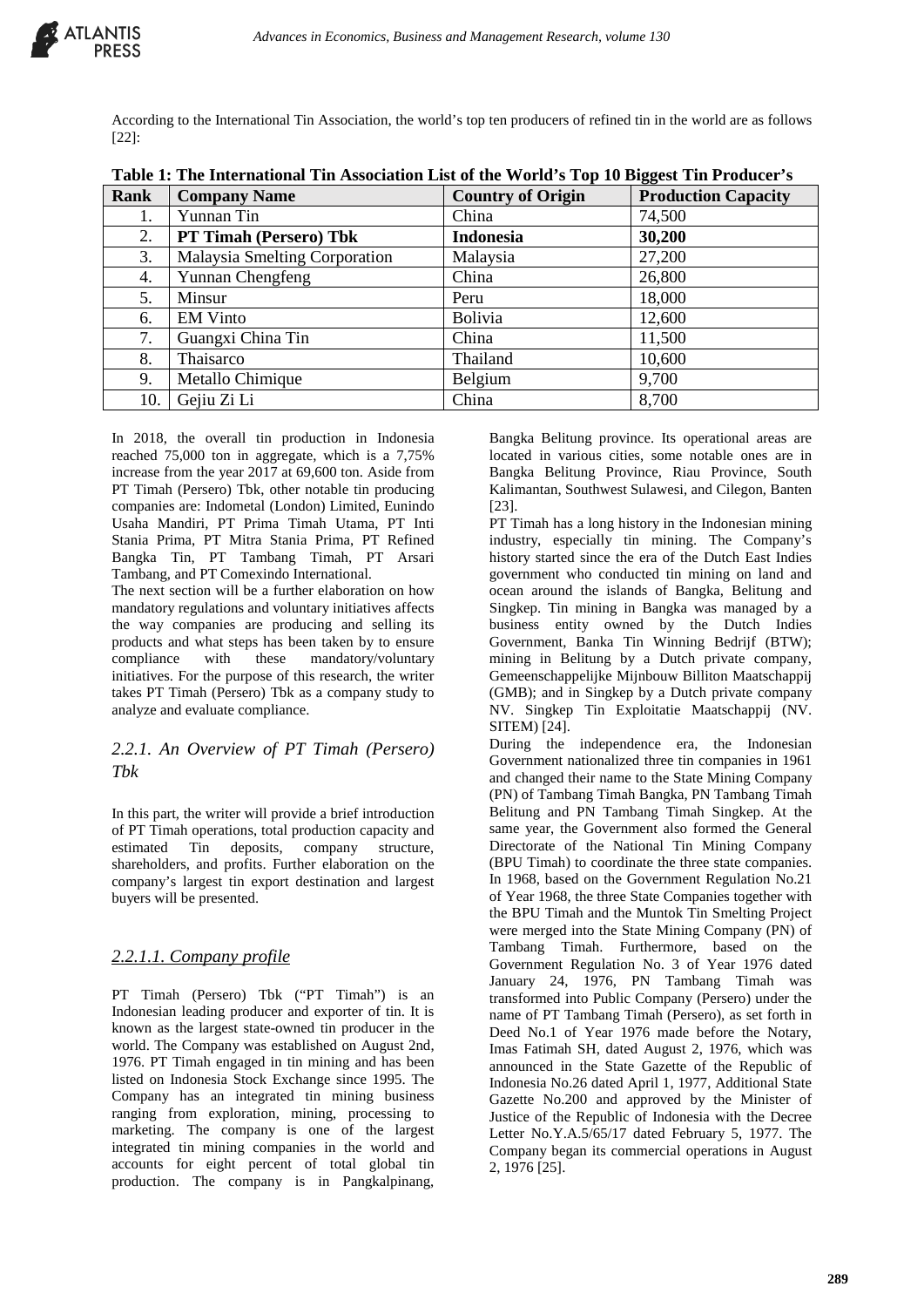

In 1991 to 1995, the financial crisis and the fall of The International Tin Council (ITC) in 1985 prompted the Company to restructure and privatize. After restructuring, the Government privatized the Company in 1995 by listing its shares at the Jakarta Stock Exchange and Surabaya Stock Exchange (now the Indonesia Stock Exchange). The Company's Global Depositary Receipts (GDRs) were also listed at the London Stock Exchange [26].

#### *2.2.1.2. Company structure*

Aligned with the Government's intention to establish a Holding for Mining companies in Indonesia, in

2017, the PT Timah became a member of the Holding for the State-owned Mining Company, PT Indonesia Asahan Aluminum (Persero) ("**Inalum**"). As a result, a total of 4,841,053,951 shares of PT Timah previously owned by the Republic of Indonesia were transferred to Inalum. Despite a major change in share ownership of Inalum in accordance with the Government Regulation No.72 of Year 2016, the Company continues to be controlled by the State through the presence of golden shares, thus is treated equally with other SOEs in strategic matters. As such, to date, the State retains control over the Company, both through golden shares directly and through Inalum indirectly [27].

#### **Diagram 1: Structure of Holding Company for Indonesian Mining Industries**



PT Timah also has the following subsidiaries:

- 1. PT Timah Industri (wholly owned by PT Timah)
- 2. PT Tambang Timah (wholly owned by PT Timah)
- 3. PT Timah Investasi Mineral (99,9% shares owned by PT Timah)
- 4. PT Dok & Perkapalan Air Kantung (wholly owned by PT Timah)
- 5. Indometal London Ltd (wholly owned by PT Timah)
- 6. Great Force Trading (GFT)
- 7. PT Rumah Sakit Bakti Timah
- 8. PT Timah Karya Persada Properti
- 9. PT Timah Agro Manunggal

In terms of their internal company structure, its organs constitute of the General Meeting of the Shareholders (GMS), the Board of Commissioners and the Board of Directors, pursuant to the Law No. 40 of 2007 on Limited Liability Companies. PT Timah adopts the two-tier system, which are the Board of Commissioners and the Board of Directors, with clear authorities and responsibilities for respective functions in accordance with regulations of the Company and the State. PT Timah also has a set of regulations as the Company's basic management. The regulations are established based on hierarchy, which means the lower regulation shall not go against the higher regulation. The hierarchy of the Company's regulation is shown in the following scheme.

As of 2018, PT Timah's shareholder composition is as follows [28]: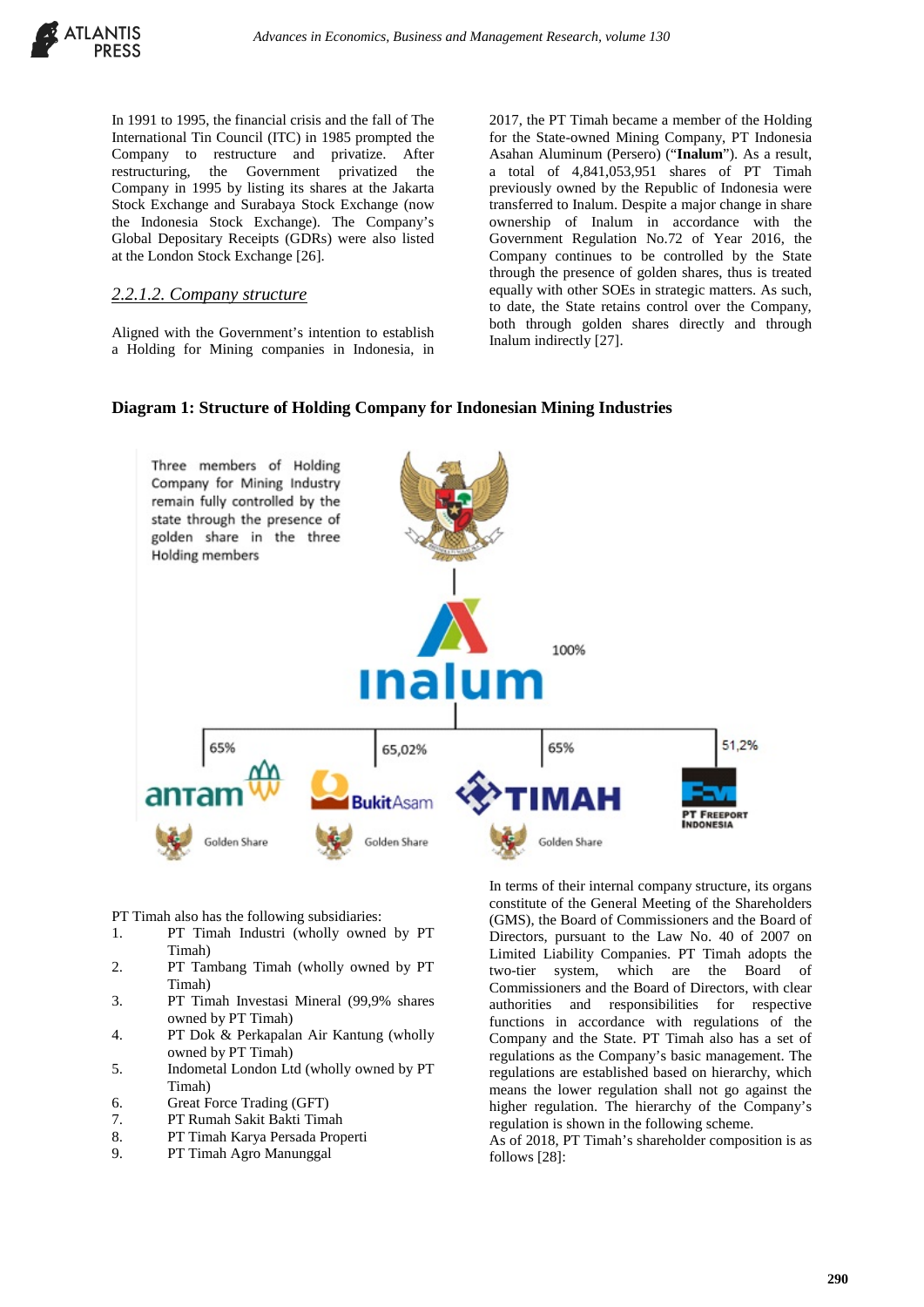

| No. | Name of Shareholder |           |        |  | Number of Shares         | Percentage |
|-----|---------------------|-----------|--------|--|--------------------------|------------|
|     | <b>PT</b>           | Indonesia | Asahan |  | Aluminium 14.841.053.951 | 65%        |
|     | (Persero)           |           |        |  |                          |            |
|     | Public              |           |        |  | 2.606.699.502            | 35%        |

The list of Top 10 public shareholders as of 2018 is as follows:

| No.             | Name of Shareholder                    | Number of Shares | Percentage |  |  |  |
|-----------------|----------------------------------------|------------------|------------|--|--|--|
| $\mathbf{1}$    | PT Taspen (Asuransi) - AFS             | 196.523.743      | 2,64       |  |  |  |
| $\sqrt{2}$      | DJS Ketenagakerjaan Program JHT        | 140.746.333      | 1,89       |  |  |  |
| $\overline{3}$  | PT Prudential Life Assurance - REF     | 129.273.644      | 1,74       |  |  |  |
| $\overline{4}$  | Citibank Singapore A/C Lembaga Tabung  | 95.491.300       | 1,28       |  |  |  |
|                 | Haji-AS Pacific                        |                  |            |  |  |  |
| 5               | RD Panin D Maksima-910334000           | 70.482.131       | 0,95       |  |  |  |
| 6               | Citibank New York S/A Government of    | 58.000.000       | 0,78       |  |  |  |
|                 | Norway $-16$                           |                  |            |  |  |  |
| $7\phantom{.0}$ | PT Asuransi Jiwa Adisarana Wanaartha - | 56.000.000       | 0,75       |  |  |  |
|                 | Desk 2                                 |                  |            |  |  |  |
| 8               | SSB 2Q27 S/A Ishares Core MSCI         | 47.242.652       | 0,63       |  |  |  |
|                 | Emerging Markets Etf-2144613424        |                  |            |  |  |  |
| 9               | Citibank New York S/A Emerging Markets | 46.839.367       | 0,63       |  |  |  |
|                 | Core Equity Portfolio of DFA Inv       |                  |            |  |  |  |
|                 | Dimensions Grp Inc.                    |                  |            |  |  |  |
| 10              | Citibank New York S/A Dimensional      | 44.150.560       | 0,59       |  |  |  |
|                 | <b>Emerging Markets Value Fund</b>     |                  |            |  |  |  |

## *2.2.1.3. Company Production, Sales and Revenue*

As of 2018, the Company has 4,537 permanent employees, and owns 14 subsidiaries (both directly and indirectly) and 129 mining permits (*Izin Usaha Pertambangan*) covering an area of 473,401 hectares, with total tin ore resources of 1,043,633 tons and tin ore reserves of 415,359 tons [29].

In 2018, the total revenue of PT Timah reached Rp 11.05 billion, which is 19,88% increase from the previous year at Rp 9.217 billion. Its revenue in 2016 totaled at Rp 6.968 billion, Rp 6.874 billion in 2015 and Rp 7.518 billion in 2014 [30].



In terms of company profit, PT Timah earns profit at Rp 531 billion in 2018, which is a 6% increase from Rp 502.417 billion in 2017, and Rp 251.969 billion in 2016.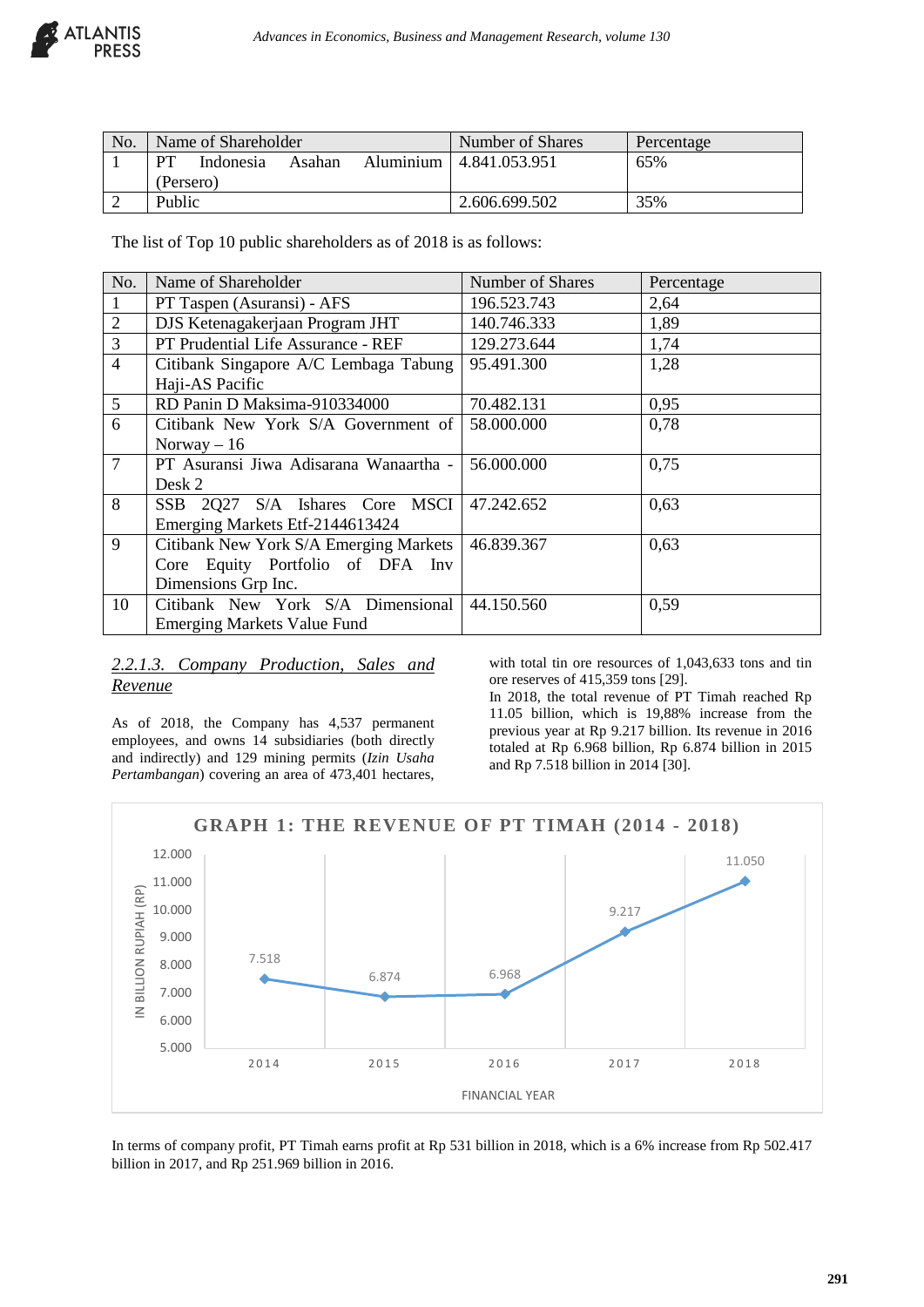

The Company's tin production in 2018 reached 33,444 metric ton, which is the highest since 2012. In 2018, tin sales reached 33.818 ton, which is a 13% increase from sales in 2017, at 29.914 ton, and 26.677 ton in 2016 [31].



As of 2018, the available resources possessed by PT Timah is at 502.498 onshore and 541.135 offshore, as indicated in the graph below: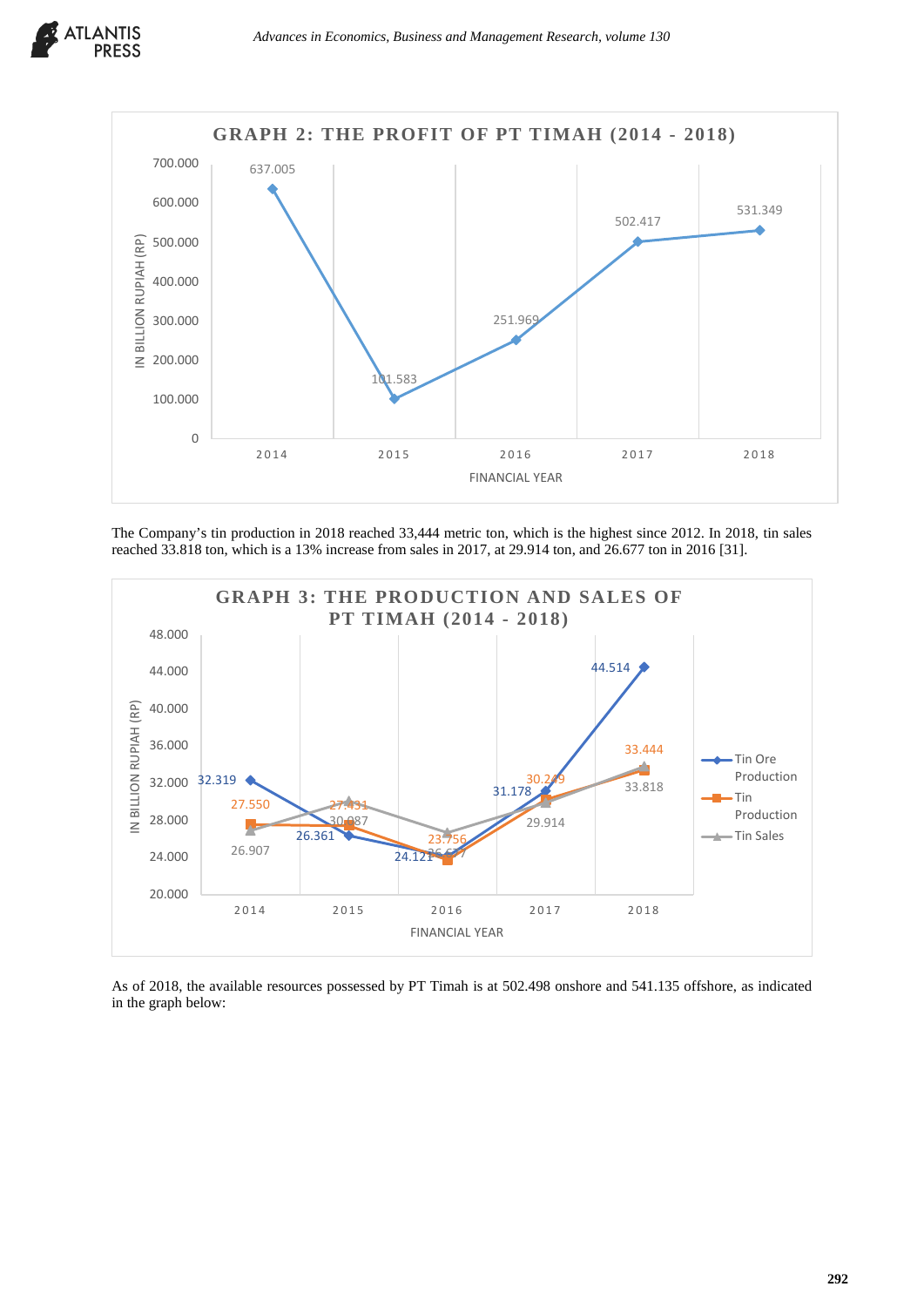



Meanwhile, the available tin reserves that have been indicated by PT Timah in 2018 is at 103.539 onshore and 311.819 offshore, as indicated in the graph below.



Said statistics only proves PT Timah's positive records and its qualities for which it is named as the second largest tin producer in the world.

# **2.3 A Review on How Regulations and Initiatives Affects PT Timah's Corporate Operation**

PT Timah's mining operations was under global scrutiny for human rights violations, including the loss of workers life and child labor. A report by

Businessweek in 2012 found that work safety standard that was implemented by the Company was low [32]. Apart from concern on working conditions, an article published by The Guardian showed that tin mining activities by PT Timah has also caused environmental degradation, loss of forest areas, coral reefs destruction and affecting the source of income for local communities (farmers and fishermen) [33].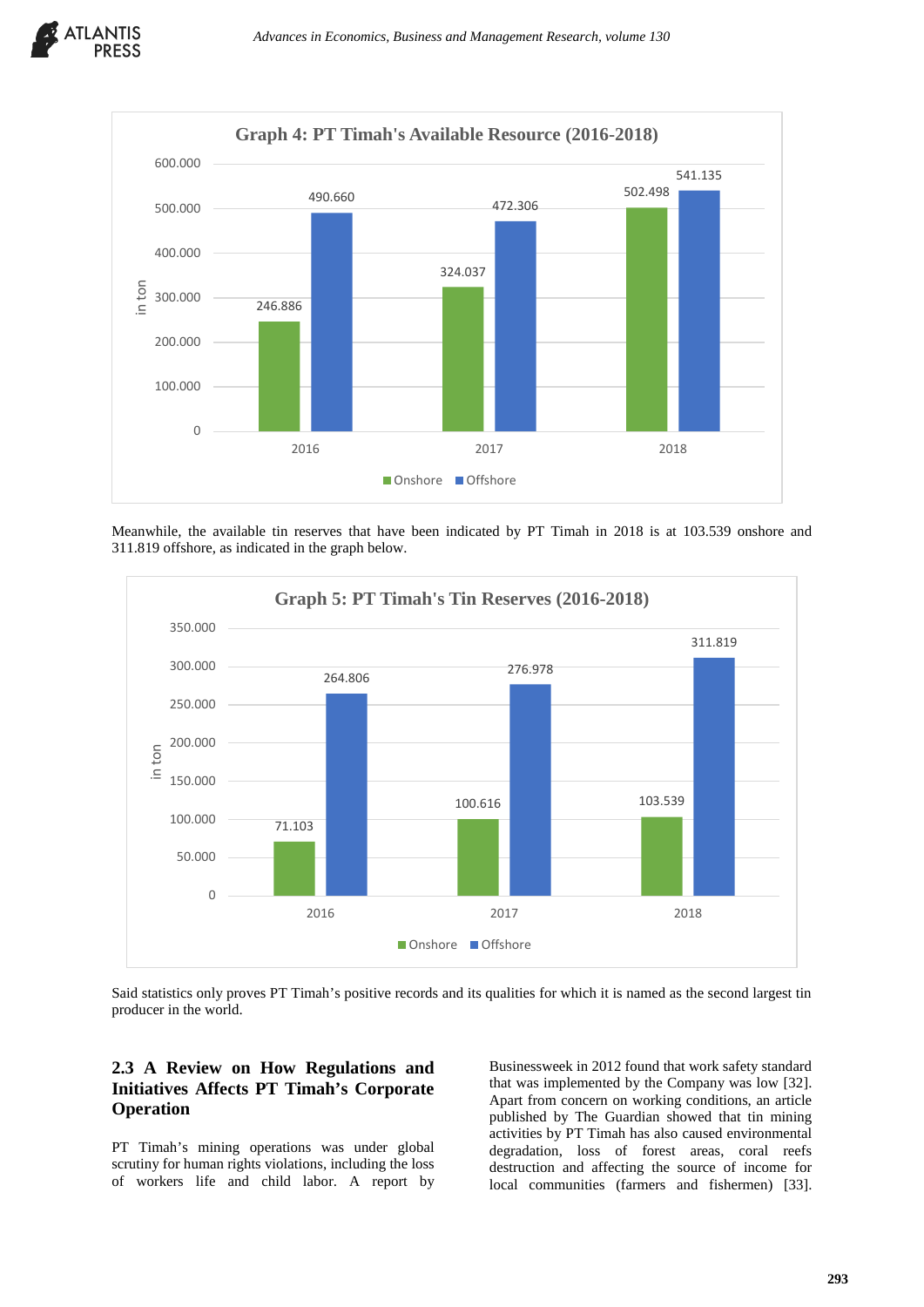Another important human rights issue with tin mining is the massive practice of illegal mining. An investigation by BBC Panorama in 2014 found that illegal mining operations had used child labor and put them in a continuous dangerous working condition [34].

Indeed, human rights violation brings in a significant impact on PT Timah's business. Despite no formal declaration from PT Timah regarding the correlation of human rights violation and the declining of profit, at the best of our research and analysis, we conclude that the decline indeed closely ties to the neglection of human rights awareness by the Company. At the third-quarter of 2012, PT Timah experienced significant decrease of net profit, from Rp860 billion in the same period the previous year to only Rp370 billion. This situation had also impacted the company's Earnings per Share ratio, declining from Rp171, - to Rp73 per share. This condition continued to the first quarter of 2013, where the company experienced another fall in net profit at 51% than the same period of the previous year [35].

In 2014, PT Timah started to adopt the Global Reporting Initiative (GRI) Sustainability Reporting Standards. The GRI helps companies to identify and inform their impact on critical sustainability issues. These issues include climate change, human rights, governance and social welfare. This report assists companies to take necessary action in create social, environmental and economic benefits for the affected groups [36]. From this point on, PT Timah's profit began to rise as the Company gains trust from giant corporations abroad.

Indonesia's strong position in the global tin trade led policymakers to implement various regulation for tin exports in an attempt to boost global tin prices and combat illegal mining. One of which is the Ministry of Trade Regulation No. 33 of 2015 on Tin Export Provision ("**Tin Export Regulation**")[37]. This regulation requires all the transaction of Indonesia's Tin either for export or domestic sales to be traded through the Indonesian Commodity and Derivatives Exchange ("**ICDX**")[38].

Under the Tin Export Regulation, export and domestic sales of pure tin bars are to be done solely through the Tin Exchange, which refers to the ICDX. Only companies that have obtained the Tin Exporter Recognition from the Minister of Trade. To apply for the document for recognition from the Director General of International Trade from the Ministry of Trade. The ICDX also sets up a product quality requirement for products transacted therein; specifically, the quality of tin that can be transacted in the Exchange shall have a minimum purity level of 99.90% and a maximum lead content (Pb) of 300ppm and iron (Fe) of 50ppm. Further, the Tin Export Regulation also requires tin exporters to have a complete set of mining operational and production licenses that is clear and clean [39].

With the implementation of the Indonesian single window for tin sales, PT Timah only transacts through the ICDX, along with other tin producers in Indonesia. Both seller and buyer must first register as a member

at ICDX, after which they can conduct transactions at the Exchange located in Jakarta [40]. To date, the most prominent tin seller in the Exchange are: PT Timah, PT Tambang Timah, PT Refined Bangka Tin, PT Mitra Stania Prima, H Co. Ltd (Korea), Daewoo International Corporation (Korea), Gold Matrix Resources (Singapore), Great Force Trading (Hongkong), Noble Resources International Put Ltd (Singapore), Purple Products Pvt Ltd (India), Toyota Tsusho Corporation (Japan)[41].

In terms of buyers, to date, PT Timah exports more than 95% of the total its production to various parts of the world, and the remaining in domestic market. The refined tin export destination countries in Asia include Japan, Korea, Taiwan, China, and Singapore, meanwhile in Europe, it is marketed to UK, Netherlands, France, Spain, Italy, as well as United States of America and Canada [42].

Most of PT Timah's refined tin exports are distributed through the port in Singapore, while for the domestic market are directly marketed through the existing warehouse in Jakarta. Meanwhile, the type of refined tin buyers is differentiated by the end user group, such as factories, solder industries, tin plate industries and distributors.

For years, PT Timah is known to supply tin produces to giant corporations such as Apple Inc., Samsung, Electrolux, and Intel Corp. Based on the environmental organizations Friends of the Earth investigation, for handphones and tablets produced by Apple and Samsung, includes at least 7 grams of tin in each of these telephone units. Further, the adhesive that holds all resistors, transistors, and integrated circuits in electronic equipment is a tin-rich solder material — a mixture of 95% tin plus silver and copper [43].

Aside from Samsung and Apple, more major smartphone manufacturers have acknowledged the use of tin from Bangka Island in their products. They are Nokia, Sony, BlackBerry, Motorola, and LG Electronics. Each of them stated that they used tin from Bangka Island, which suffered environmental and social damage due to mining activities. One name that is still absent from the list is Apple, which has not made a direct statement regarding the matter. As a result, the iPhone and iPad gadget manufacturers are drawn criticism from Friends of the Earth, which urged industry players to improve the situation on Bangka Island [44].

In 2012, these giant companies were heavily criticized for using tins originating from Bangka Belitung, which, at that time, involves massive human rights violations. It is caused by the absence of obligation for processing companies to disclose to the public regarding their human rights standards because there are no regulations that require these companies t to announce the origin of the material used, nor was there any standards of human rights companies are obliged to submit to. The report explained that Samsung and Apple obtained tin supplies from PT Timah through intermediaries of Shenmao and Chernan [45]. Apple was also known to cooperate with a tin supplier named Electronic Industry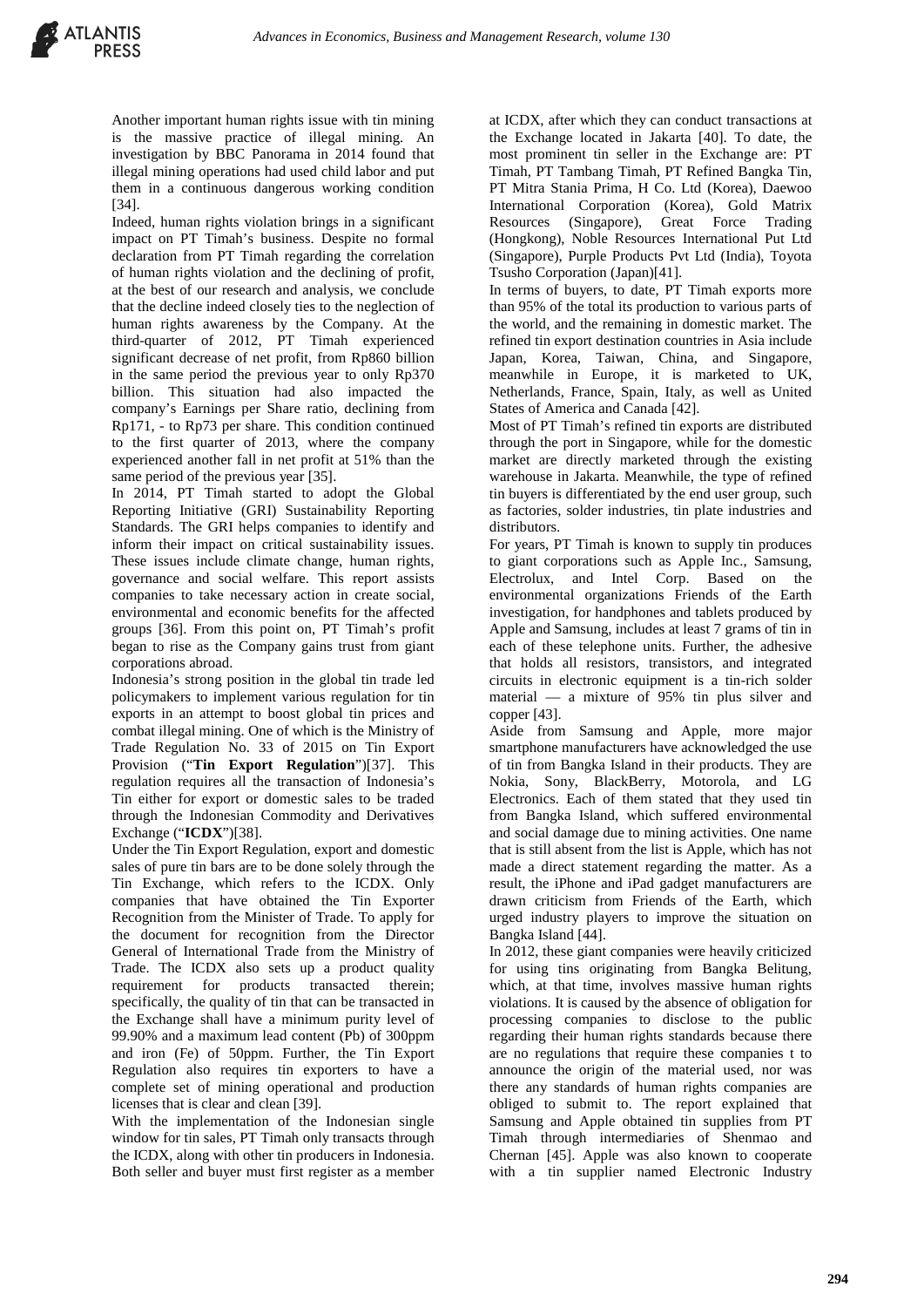

Citizenship Coalition (EICC). Unfortunately, a number of tins obtained by EICC was allegedly taken illegally, one of which is those from Indonesia. The news made Apple immediately sent a special team to investigate to Bangka Belitung [46]. In light of the severe human rights violations surrounding Indonesian tin production, Apple has issued a warning letter, including those issued by the European Parliament, regarding the origin policy for the tin mining sector [47].

With the increased of global awareness and initiatives to business and human rights, Apple, Samsung, Intel, and other companies started to implement global initiatives to support human rights enforcement in the business sector. One of the major leap initiatives was done by Apple, which to date decides to implement the five-step framework of the OECD Due Diligence Guidance for Responsible Supply Chains of Minerals from Conflict-Affected and High-Risk Areas (2016) and the related Supplements. This five-step framework include:

- 1. Step 1: Strong Company Management Systems. Applying internal management systems overseeing human rights compliance and responsible sourcing of materials program.
- 2. Step 2: Identification and Assessment of Risk in the Supply Chain. Identify and assess risk, requirement for suppliers to submit industry-wide standard of Tin, Tungsten, Tantalum and Gold (known as 3TG) Conflict Minerals Reporting Template ("CMRT"), and collects and processes data provided by suppliers to map supply chain to the smelter and refinery level and to the mine-site level.
- 3. Step 3: Strategy to Respond to Identified Risks. Implements due diligence program to respond to identified risks in business supply chain.
- 4. Step 4: Independent Third-Party Audit of Supply Chain Due Diligence. Third Party Auditors to ensure operations and sourcing practices do not support conflict with human rights, and to promote human rights awareness through advocacy and influence.
- 5. Step 5: Report on Supply Chain Due Diligence. Provides annual report on due diligence requirements through Conflict Mineral Reports and Annual Progress Reports [48].

Further, Apple also has gone as far as making a thorough Supplier Responsibility Standards, which imposes strict obligation to human rights, environment and employment protections at its best [49]. These standards include anti-discrimination, anti-harassment and abuse, prevention of involuntary labor, Third-Party Employment Agencies, Foreign Contract Worker Protections, Prevention of Underage Labor, Working Hours Management, Wages, Benefits, and Contracts, Occupational Health and Safety Management, Incident Management, Hazardous Waste Management, Wastewater Management, Air Emissions Management, Boundary Noise Management, Resource Consumption Management, Responsible Sourcing of Materials [50].

Aside from the OECD Due Diligence Guidelines, Intel Corp. specifically also applies the Responsible Mining Initiative ("RMI"). However, unlike the mandatory compliance to OECD Due Diligence Guidelines, compliance rate to the RMI still lies on the stage of encouragement. Intel Corp in its latest Responsible Minerals Sourcing Policy vows to collaborate with its suppliers to implement RMI to foster long-term responsible sourcing and encourages smelters in their supply chain to undergo a third-party assessment, such as the Responsible Minerals Assurance Process (RMAP) [51].

These companies require all their suppliers to adhere to these requirements through all levels of their supply chain. In this way, these Companies implement its requirement that smelters and refiners in its supply chain comply with strict standards [52]. As suppliers to these Companies, PT Timah is required to pass the high standard in order to sustain their Buyers. This led PT Timah to raise their human rights standards to comply with their buyer's standards.

As cited from PT Timah's 2018 Annual Report, the Company has implemented several initiatives and policies to prevent the violations of human rights occurrence, particularly on employment practices. This effort had a fairly positive note for the Company sustainability. Overall, there were no reports or discrimination cases that occurred involving the Company.

## *2.3.1 Child Labor and Forced Labor Prohibition*

To prevent under-age worker, the Company's policy is to impose the prospective employees minimum age requirement is 19 years. This is in line with Director decree No. 2070 / Tbk / SK0000/2013-S11.2 dated December 31, 2013 which affirms "*The age requirement for employee appointment from Trainee Management participant to Permanent Employee shall be at least 19 (nineteen) years old*". PT Timah understands that the work which performed by their partner, in practice, has the potential to violating human rights obligations, should be treated the same. The worker's minimum age requirement is also imposed on PT Timah's mining contractor partners. PT Timah upheld and monitored the adherence to this requirement closely, therefore at the 2017 reporting period, it is recorded that no under-age children are being employed by the Company or by any of its mining vendors [53].

In 2018, PT Timah also ensure that their business partners along their supply chains can comply with the minimum age and no forced labor requirement. As to the former, PT Timah campaigns strict age requirement for employees recruitment, and as to the later, PT Timah ensures that their work schedule complies to the applicable labor regulations and according to the Collective Labor Agreement, which is done through the implementation of shift work system at several operational sites. The shift work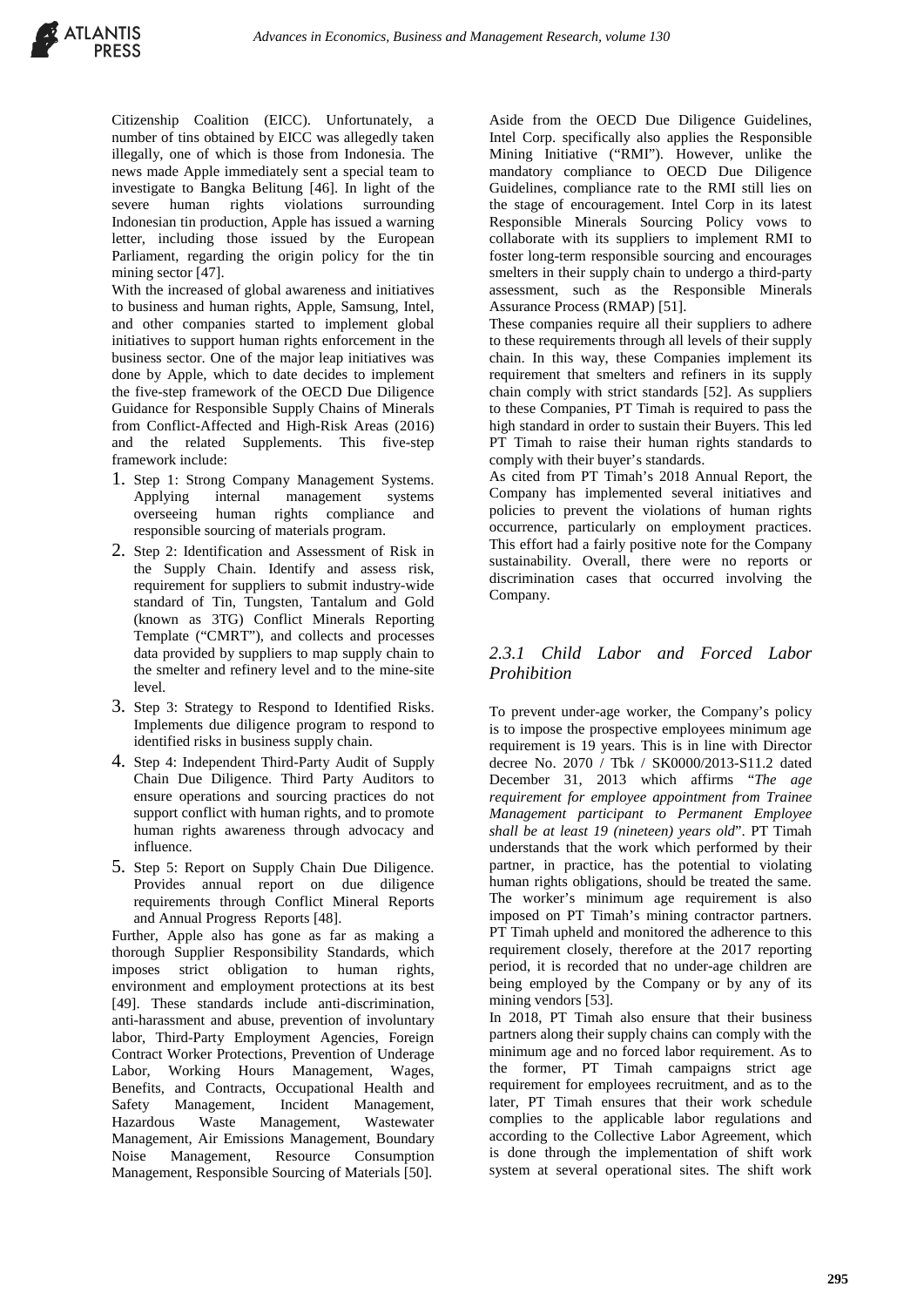system will be adjusted according to specific needs, with implementation of overtime incentives for any work that is done after close of business hours. To prevent any violation, PT Timah carefully monitored their partners and supply chains, resulting in zero violation in regard to child labor and forced labor either by PT Timah or their business partners [54].

### *2.3.2. Safeguards that Maintains Human Rights*

To ensure implementation in running corporate duties according to the Human Rights corridor, PT Timah has constantly engaged their employees into trainings and certifications, one of which is the Gada Pratama certification. The Gada Pratama training emphasize on the field security practices in accordance with the Human Rights corridor, each member that engaged and graduated from the training achieves Gada Pratama certificate. The number of participants that engaged and graduated on Gada Pratama Training year 2017 are 6 people. With the addition of these 6 people, then in 2016 and 2017, The company has been had 110 people who have the certificate from Gada Pratama. This made up 79% from the total number of security unit personnel that is hired by the company.

In 2018, PT Timah employees are also given Latma Pampro, which is a joint Security and Production training that has been participated by a total 195 employees. During the reporting period, there has not been any violations against the human rights or workplace discrimination [56].

# **3. CONCLUSION**

Indonesia is a country with abundant mineral deposits, the mineral mining industry in Indonesia has been playing a significant role in the world's production of tin. Indonesia is the world's second-largest tin producer after China, and the world's largest exporter thus far. Indonesia's strong position in the global trade of tin is well-acknowledged, as it contributes to 25% of global tin production. In 2018, the overall tin production in Indonesia reached 75,000 ton in aggregate, which is a 7,75% increase from the year 2017 at 69,600 ton.

PT Timah is known as Indonesian leading producer and exporter of tin; it is known as the largest stateowned tin producer in the world, and the second largest tin exporter in the world. The Company was established on August 2nd, 1976. PT Timah engaged in tin mining and has been listed on Indonesia Stock Exchange since 1995. Nevertheless, their achievement today would not be as good had it not been tainted after being under global scrutiny for human rights violations, including the loss of workers life and child labor. These human rights violations bring in a significant impact on PT Timah's business. At the third-quarter of 2012, PT Timah experienced significant decrease of net profit, from Rp860 billion in the same period the previous year to only Rp370 billion.

Since PT Timah exports more than 95% of the total its production to various parts of the world In 2012, and having giant companies such as Apple, Samsung, and Intel as its buyer, these companies were heavily criticized for using tins originating from PT Timah in Bangka Belitung, which, at that time, involves massive human rights violations. In order to secure its buyers, PT Timah must ensure compliance to their Buyer's standards on human rights and environment.

As a breakthrough, in 2014, PT Timah started to adopt the Global Reporting Initiative (GRI) Sustainability Reporting Standards. The GRI helps companies to identify and inform their impact on critical sustainability issues. These issues include climate change, human rights, governance and social welfare. This report assists companies to take necessary action in create social, environmental and economic benefits for the affected groups. From this point on, PT Timah's profit began to rise as the Company gains trust from giant corporations abroad.

Apple, one of PT Timah's buyers, adheres to the OECD Due Diligence Guidance for Responsible Supply Chains of Minerals from Conflict-Affected and High-Risk Areas (2016) and the related Supplements, and had also enacted their own Supplier Responsibility Standards. Meanwhile, Intel applies the Responsible Mining Initiative (RMI) to foster longterm responsible sourcing and encourages smelters in their supply chain to undergo a third-party assessment, such as the Responsible Minerals Assurance Process (RMAP). These initiatives had forced PT Timah to raise its standard and comply with the Buyer's standards. This is supported by the fact that PT Timah has been profit growing positively. In 2018, the total revenue of PT Timah reached Rp 11.05 billion, this is a 19,88% increase from the previous year at Rp 9.217 billion.

In conclusion, the enactment of global initiatives for mining industries to uphold human rights, social and environmental protection has led giant companies to adhere to these initiatives. These companies began to enact standards for their operation as well as their suppliers and the whole supply chain to be free from human rights violations. The enactment of this standard by global Buyers change the behavior of suppliers. These suppliers whether genuinely willing or for mere sake of commercial branding, were forced to comply to the standards imposed by their Buyers to sustain their business in the market.

With the above findings, this article argues that there is a possible positive relation between the enactment of global standards by Buyers to the improved human rights, social and environmental practice and standard in tin production and export in Indonesia. In order to sell its products to these Buyers, PT Timah should also maintain its compliance and respect to human rights performance standards, i.e. OECD Guidelines and RMI. This finding may be a good example for other mining companies in improving their respect to human rights, social and environmental practice and awareness.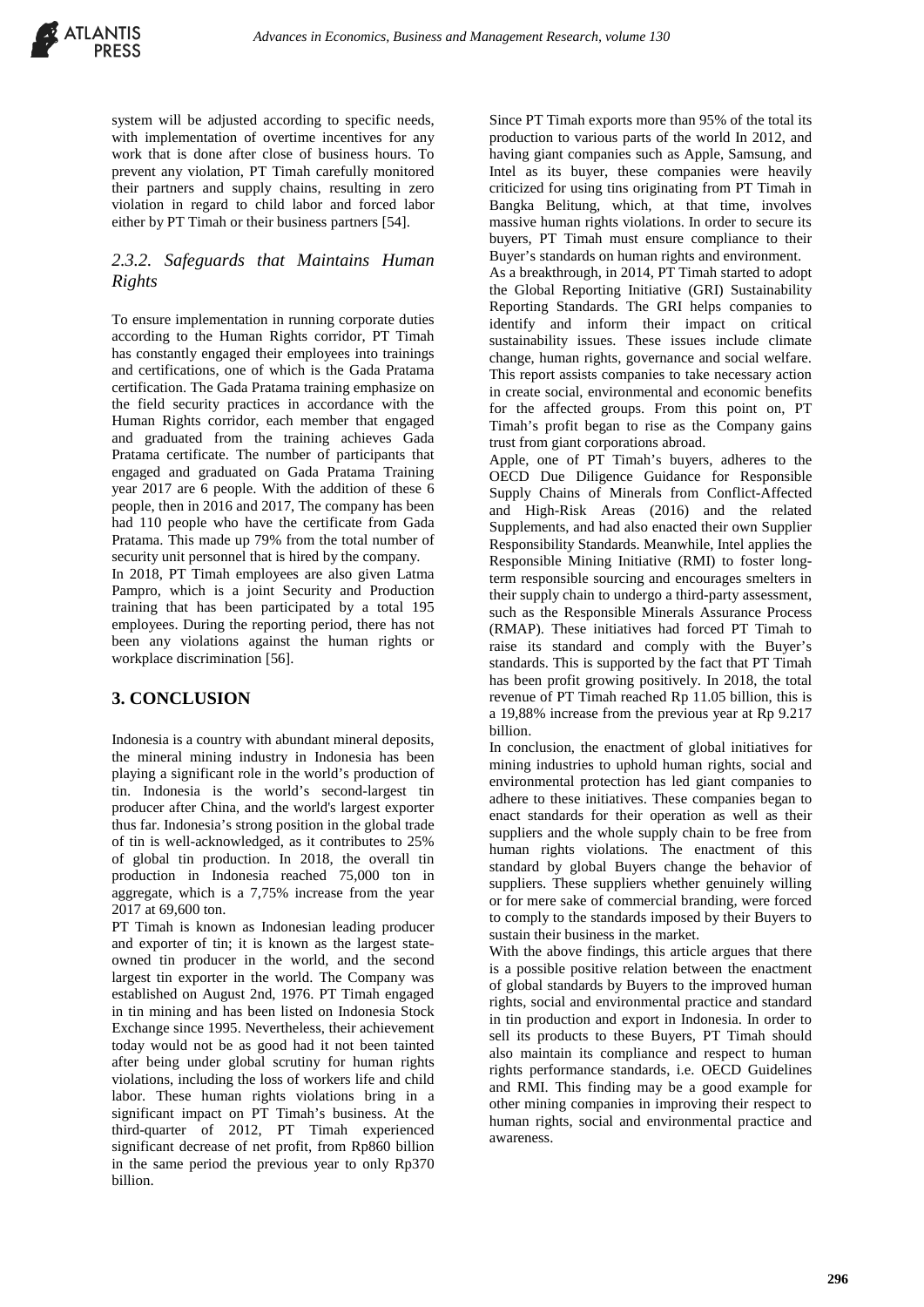

#### **REFERENCES**

[1] *ASEAN Minerals Cooperation Action Plan 2016-2025 (AMCAP-III) Phase 1: 2016-2020*, Jakarta: ASEAN Secretariat, October 2016.

[2] Simon D. Handelsman, 'Human Rights in The Mineral Industry' (International Institute for Environment and Development, January 2002) No.9[, https://pubs.iied.org/pdfs/G00531.pdf,](https://pubs.iied.org/pdfs/G00531.pdf) p. 23.

[3] *Responsible Mining Index 2018*, Responsible Mining

Foundation [https://responsibleminingindex.org/res](https://responsibleminingindex.org/resources/RMI_2018_report-WEB.pdf) [ources/RMI\\_2018\\_report-WEB.pdf,](https://responsibleminingindex.org/resources/RMI_2018_report-WEB.pdf) p. 33.

[4] OECD, 2013, 'OECD Due Diligence Guidance for Responsible Supply Chains of Minerals from Conflict-Affected and High-Risk Areas: Second Edition', OECD Publishing, Link DOI: <http://dx.doi.org/10.1787/9789264185050-en> ("OECD Due Diligence Guidance")

[5] World Economic Forum, 'Responsible Mining Initiatives<sup>.</sup> Review', [http://www3.weforum.org/docs/Voluntar](http://www3.weforum.org/docs/Voluntary_Responsible_Mining_Initiatives_2016.pdf) [y\\_Responsible\\_Mining\\_Initiatives\\_2016.pdf](http://www3.weforum.org/docs/Voluntary_Responsible_Mining_Initiatives_2016.pdf)

[6] Metalry, 'Tantalum Price', [http://www.metalary.com/tantalum-price/,](http://www.metalary.com/tantalum-price/)  accessed 4 October 2019.

[7] 'Conflict Minerals 3TG Mining Production Applications and Recycling' [https://www.researchgate.net/publicatio](https://www.researchgate.net/publication/306524195_Conflict_minerals_3TG_Mining_production_applications_and_recycling) [n/306524195\\_Conflict\\_minerals\\_3TG\\_Mining\\_pro](https://www.researchgate.net/publication/306524195_Conflict_minerals_3TG_Mining_production_applications_and_recycling) duction applications and recycling, accessed 4 October 2019.

[8] The Guardian, 'Illegal Gold Mining Drives Human Right Abuses in Latin America', [https://www.theguardian.com/global](https://www.theguardian.com/global-development/2016/apr/07/illegal-gold-mining-drives-human-rights-abuses-in-latin-america-claims-giatoc-study)[development/2016/apr/07/illegal-gold-mining](https://www.theguardian.com/global-development/2016/apr/07/illegal-gold-mining-drives-human-rights-abuses-in-latin-america-claims-giatoc-study)[drives-human-rights-abuses-in-latin-america](https://www.theguardian.com/global-development/2016/apr/07/illegal-gold-mining-drives-human-rights-abuses-in-latin-america-claims-giatoc-study)[claims-giatoc-study,](https://www.theguardian.com/global-development/2016/apr/07/illegal-gold-mining-drives-human-rights-abuses-in-latin-america-claims-giatoc-study) accessed 4 October 2019.

[9] The Guardian, 'Phone Misery: Children Congo Cobalt

Mines' [https://www.theguardian.com/global](https://www.theguardian.com/global-development/2018/oct/12/phone-misery-children-congo-cobalt-mines-drc)[development/2018/oct/12/phone-misery-children](https://www.theguardian.com/global-development/2018/oct/12/phone-misery-children-congo-cobalt-mines-drc)[congo-cobalt-mines-drc,](https://www.theguardian.com/global-development/2018/oct/12/phone-misery-children-congo-cobalt-mines-drc) accessed 4 October 2019.

[10] Wired, 'Cobalt Mining Amnesty International' [https://www.wired.co.uk/article/coba](https://www.wired.co.uk/article/cobalt-mining-amnesty-international) [lt-mining-amnesty-international,](https://www.wired.co.uk/article/cobalt-mining-amnesty-international) accessed 4 October 2019.

[11] Amnesty International, 'Child Labour Behind Smart Phone and Electric Car Batteries', [https://www.amnesty.org/en/latest/news/](https://www.amnesty.org/en/latest/news/2016/01/child-labour-behind-smart-phone-and-electric-car-batteries/) [2016/01/child-labour-behind-smart-phone-and](https://www.amnesty.org/en/latest/news/2016/01/child-labour-behind-smart-phone-and-electric-car-batteries/)[electric-car-batteries/,](https://www.amnesty.org/en/latest/news/2016/01/child-labour-behind-smart-phone-and-electric-car-batteries/) accessed 4 October 2019.

[12] United States Securities and Exchange Commission, [https://www.sec.gov/opa/Article/201](https://www.sec.gov/opa/Article/2012-2012-163htm---related-materials.html) [2-2012-163htm---related-materials.html](https://www.sec.gov/opa/Article/2012-2012-163htm---related-materials.html) , accessed 4 October 2019.

[13] European Commission, 'Conflict Minerals Regulation', [https://ec.europa.eu/trade/policy/in](https://ec.europa.eu/trade/policy/in-focus/conflict-minerals-regulation/regulation-explained/)[focus/conflict-minerals-regulation/regulation](https://ec.europa.eu/trade/policy/in-focus/conflict-minerals-regulation/regulation-explained/)[explained/,](https://ec.europa.eu/trade/policy/in-focus/conflict-minerals-regulation/regulation-explained/) accessed 4 October 2019.

[14] Doris Schüler, Stefanie Degreif, Peter Dolega, Matthias Buchert, 'Voluntary Initiatives in The Mining Sector and Their Principles and Criteria on Environmental Sustainability, [http://stradeproject.eu/fileadmin/user\\_upload/pdf/S](http://stradeproject.eu/fileadmin/user_upload/pdf/STRADE_PB_07_OEI_Nov.2016.pdf) [TRADE\\_PB\\_07\\_OEI\\_Nov.2016.pdf,](http://stradeproject.eu/fileadmin/user_upload/pdf/STRADE_PB_07_OEI_Nov.2016.pdf) accessed 4 October 2019.

[15] 'The Initiative for Responsible Mining Assurance' [https://www.resolve.ngo/docs/the](https://www.resolve.ngo/docs/the-initiative-for-responsible-mining-assurance.pdf)[initiative-for-responsible-mining-assurance.pdf](https://www.resolve.ngo/docs/the-initiative-for-responsible-mining-assurance.pdf) , accessed 4 October 2019.

[16] Global Business Guide, 'Indonesia's Metal Mining Sector: Rewriting the Rules', [http://www.gbgindonesia.com/en/energy/art](http://www.gbgindonesia.com/en/energy/article/2017/indonesia_s_metal_mining_sector_rewriting_%20the_rules_11771.php) [icle/2017/indonesia\\_s\\_metal\\_mining\\_sector\\_rewrit](http://www.gbgindonesia.com/en/energy/article/2017/indonesia_s_metal_mining_sector_rewriting_%20the_rules_11771.php) ing the rules 11771.php accessed 3 October 2019.

[17] Global Business Guide, 'Metal Mining: Foreign Investment More Necessary than Ever', [http://www.gbgindonesia.com/en/energy/arti](http://www.gbgindonesia.com/en/energy/article/2013/metal_mining_foreign_investment_more_nec%20essary_than_ever.php) [cle/2013/metal\\_mining\\_foreign\\_investment\\_more\\_](http://www.gbgindonesia.com/en/energy/article/2013/metal_mining_foreign_investment_more_nec%20essary_than_ever.php) [nec essary\\_than\\_ever.php](http://www.gbgindonesia.com/en/energy/article/2013/metal_mining_foreign_investment_more_nec%20essary_than_ever.php) accessed 3 October 2019.

[18] PricewaterhouseCoopers, 'Mining in Indonesia: Investment and Taxation Guide' 11th Edition 2019, [https://www.pwc.com/id/en/energy](https://www.pwc.com/id/en/energy-utilities-mining/assets/mining/mining-guide-2019.pdf)[utilities-mining/assets/mining/mining-guide-](https://www.pwc.com/id/en/energy-utilities-mining/assets/mining/mining-guide-2019.pdf)[2019.pdf,](https://www.pwc.com/id/en/energy-utilities-mining/assets/mining/mining-guide-2019.pdf) p. 25.

[19] Kahfi, 'Tren Investasi 5 Tahun: Tambang Tetap Primadona PMA, PMDN Masih Intip Cuan Industri Makanan', Bisnis.com, [https://ekonomi.bisnis.com/read/20190](https://ekonomi.bisnis.com/read/20190131/9/884413/tren-investasi5-tahun-tambang-tetap-primadona-pma-pmdn-masih-intip-cuan-industri-makanan) [131/9/884413/tren-investasi5-tahun-tambang-tetap](https://ekonomi.bisnis.com/read/20190131/9/884413/tren-investasi5-tahun-tambang-tetap-primadona-pma-pmdn-masih-intip-cuan-industri-makanan)[primadona-pma-pmdn-masih-intip-cuan-industri](https://ekonomi.bisnis.com/read/20190131/9/884413/tren-investasi5-tahun-tambang-tetap-primadona-pma-pmdn-masih-intip-cuan-industri-makanan)[makanan](https://ekonomi.bisnis.com/read/20190131/9/884413/tren-investasi5-tahun-tambang-tetap-primadona-pma-pmdn-masih-intip-cuan-industri-makanan) accessed 3 October 2019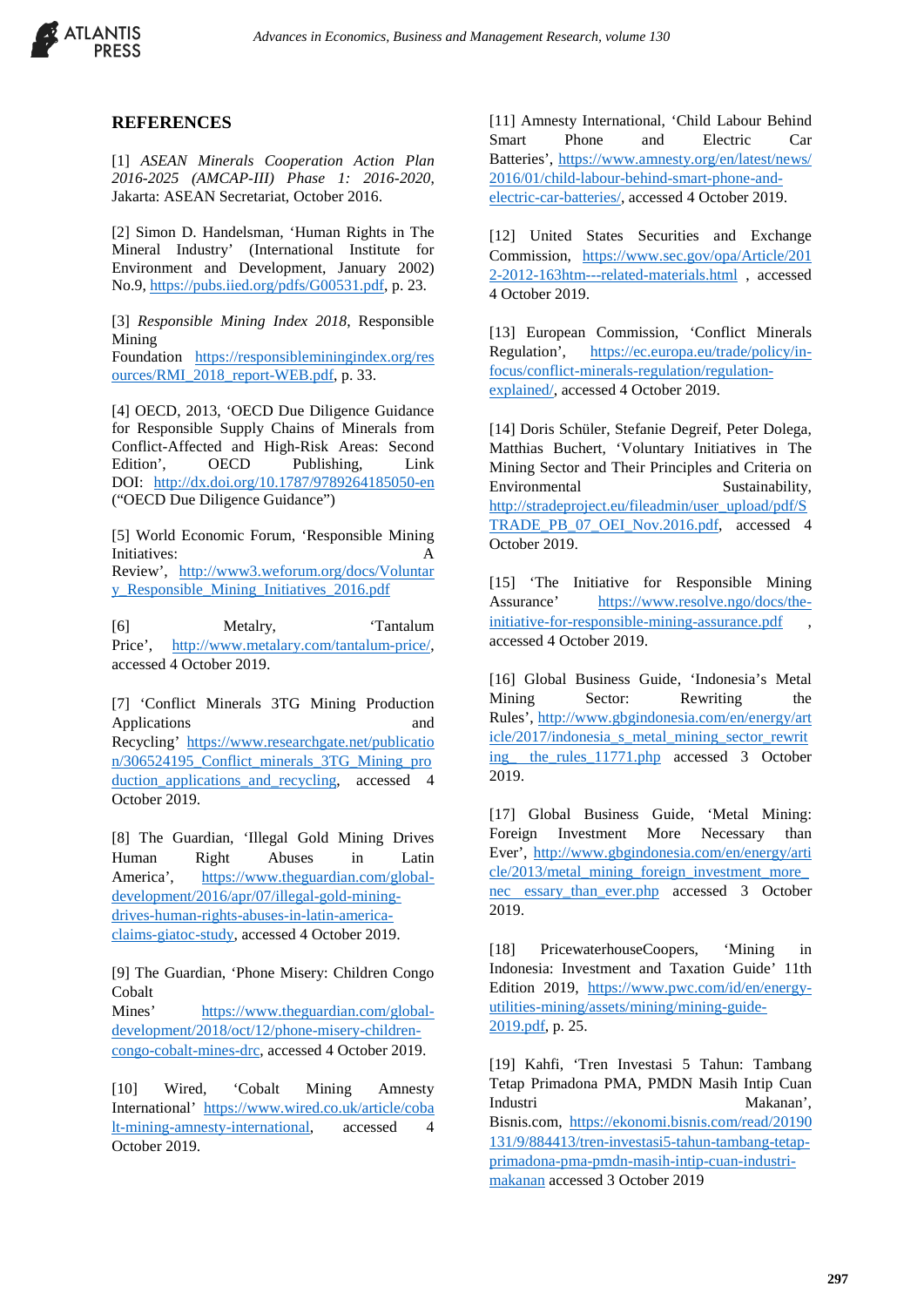

[20] Reuters, 'Indonesia's Tin Industry', [https://www.reuters.com/article/indonesi](https://www.reuters.com/article/indonesia-tin-idAFSGE6A20D220101103) [a-tin-idAFSGE6A20D220101103](https://www.reuters.com/article/indonesia-tin-idAFSGE6A20D220101103) (November 3, 2010) accessed 3 October 2019.

[21] Trading Economics, 'Indonesia Exports of Tin and

Articles' [https://tradingeconomics.com/indonesia/e](https://tradingeconomics.com/indonesia/exports/tin) [xports/tin,](https://tradingeconomics.com/indonesia/exports/tin) accessed 3 October 2019.

[22] International Tin Association, 'Top 10 refined tin producers increase production by 2%' [https://www.internationaltin.org/top-10](https://www.internationaltin.org/top-10-refined-tin-producers-2018/) [refined-tin-producers-2018/](https://www.internationaltin.org/top-10-refined-tin-producers-2018/) accessed 3 October 2019.

[23] Annual Report of PT Timah Tbk, 2018, available

at: [http://www.timah.com/v3/css/img/report/fileb22](http://www.timah.com/v3/css/img/report/fileb22A94524A4B8E4E7F7D2399F9495CC7B.pdf) [A94524A4B8E4E7F7D2399F9495CC7B.pdf.](http://www.timah.com/v3/css/img/report/fileb22A94524A4B8E4E7F7D2399F9495CC7B.pdf)

[24] Annual Report of PT Timah Tbk, 2018, p. 11-12.

[25] Annual Report of PT Timah Tbk, 2018, p. 11- 15.

[26] Annual Report of PT Timah Tbk, 2018, p. 15.

[27] PT Timah Tbk., 'Struktur Holding Industri Pertambangan', [http://www.timah.com/v3/ina/tenta](http://www.timah.com/v3/ina/tentangkami-struktur-holding-industri-pertambangan/) [ngkami-struktur-holding-industri-pertambangan/](http://www.timah.com/v3/ina/tentangkami-struktur-holding-industri-pertambangan/) accessed 3 October 2019.

[28] Annual Report of PT Timah Tbk, 2018, p. 13.

[29] Annual Report of PT Timah Tbk, 2018, p. 32-35.

[30] Annual Report of PT Timah Tbk, 2018, p. 35.

[31] Annual Report of PT Timah Tbk, 2018, p. 32- 35.

[32] Cam Simpson, 'The Deadly Tin Inside Your Smartphone',

2012, [https://www.bloomberg.com/news/articles/20](https://www.bloomberg.com/news/articles/2012-08-23/the-deadly-tin-inside-your-smartphone) [12-08-23/the-deadly-tin-inside-your-smartphone](https://www.bloomberg.com/news/articles/2012-08-23/the-deadly-tin-inside-your-smartphone) accessed at 5 October 2019.

[33] Kate Hodal, 'Death metal: tin mining in Indonesia',

2012, [https://www.theguardian.com/environment/2](https://www.theguardian.com/environment/2012/nov/23/tin-mining-indonesia-bangka) [012/nov/23/tin-mining-indonesia-bangka](https://www.theguardian.com/environment/2012/nov/23/tin-mining-indonesia-bangka) accessed 5 October 2019.

[34] Richard Bilton, 'Apple 'failing to protect Chinese factory workers'', 2014, [https://www.bbc.com/news/business-](https://www.bbc.com/news/business-30532463)[30532463](https://www.bbc.com/news/business-30532463) accessed 5 October 2019.

[35] Detik Finance, 'Laba Timah Anjlok 57% Jadi Rp 370 Miliar', 2012, [https://finance.detik.com/bursa-dan-valas/d-](https://finance.detik.com/bursa-dan-valas/d-2073206/laba-timah-anjlok-57-jadi-rp-370-miliar)[2073206/laba-timah-anjlok-57-jadi-rp-370-miliar](https://finance.detik.com/bursa-dan-valas/d-2073206/laba-timah-anjlok-57-jadi-rp-370-miliar)

[36] PT Timah Tbk., 'Annual Report 2014: Efesiensi dan Pertumbuhan Berkelanjutan', 2014, p. 29. 77 Global Reporting Initiative, 'About GRI', [https://www.globalreporting.org/Information](https://www.globalreporting.org/Information/aboutgri/Pages/default.aspx) [/aboutgri/Pages/default.aspx](https://www.globalreporting.org/Information/aboutgri/Pages/default.aspx) accessed at 5 October.

[37] Ministry of Trade Regulation No. 33/M-DAG/PER/5/2015 on Tin Export Provision, dated 12 May 2015 ("Tin Export Regulation").

[38] Indonesia Commodity & Derivatives Exchange (ICDX), "Tin", available at: [https://www.icdx.co.id/products-indonesia](https://www.icdx.co.id/products-indonesia-commodity-and-derivatives-exchange/tin)[commodity-and-derivatives-exchange/tin,](https://www.icdx.co.id/products-indonesia-commodity-and-derivatives-exchange/tin) accessed 5 October 2019.

[39] Ministry of Trade Regulation No. 33/M-DAG/PER/5/2015 on Tin Export Provision, dated 12 May 2015, Article 12.

[40] Ilyas Istianur Praditya, "Penjualan Timah Murni Kini Harus Melalui Bursa" available at: [https://www.liputan6.com/bisnis/read/2281840/](https://www.liputan6.com/bisnis/read/2281840/penjualan-timah-murni-kini-harus-melalui-bursa) [penjualan-timah-murni-kini-harus-melalui-bursa](https://www.liputan6.com/bisnis/read/2281840/penjualan-timah-murni-kini-harus-melalui-bursa) (29 July 2015), accessed 5 October 2019.

[41] Ministry of Trade Press Release, "Bursa Timah Indonesia Jadi Referensi Harga Timah Dunia", available available at: [https://www.kemendag.go.id/files/pdf/2013/08/3](https://www.kemendag.go.id/files/pdf/2013/08/30/bursa-timah-indonesia-jadi-referensi-harga-timah-dunia-id0-1377852616.pdf) [0/bursa-timah-indonesia-jadi-referensi-harga](https://www.kemendag.go.id/files/pdf/2013/08/30/bursa-timah-indonesia-jadi-referensi-harga-timah-dunia-id0-1377852616.pdf)[timah-dunia-id0-1377852616.pdf](https://www.kemendag.go.id/files/pdf/2013/08/30/bursa-timah-indonesia-jadi-referensi-harga-timah-dunia-id0-1377852616.pdf) (30 August 2013) accessed 5 October 2019.

[42] PT Timah, "Marketing and Distribution" available at: [http://www.timah.com/v3/eng/our](http://www.timah.com/v3/eng/our-business-market-and-distribution/)[business-market-and-distribution/](http://www.timah.com/v3/eng/our-business-market-and-distribution/) , accessed at 5 October 2019.

[43] Annual Report of PT Timah Tbk, 2012, available at: [https://cdn.indonesia](https://cdn.indonesia-investments.com/bedrijfsprofiel/390/timah-annual-report-laporan-tahunan-2012-tins-company-profile-indonesia-investments.pdf)[investments.com/bedrijfsprofiel/390/timah-annual](https://cdn.indonesia-investments.com/bedrijfsprofiel/390/timah-annual-report-laporan-tahunan-2012-tins-company-profile-indonesia-investments.pdf)[report-laporan-tahunan-2012-tins-company-profile](https://cdn.indonesia-investments.com/bedrijfsprofiel/390/timah-annual-report-laporan-tahunan-2012-tins-company-profile-indonesia-investments.pdf)[indonesia-investments.pdf,](https://cdn.indonesia-investments.com/bedrijfsprofiel/390/timah-annual-report-laporan-tahunan-2012-tins-company-profile-indonesia-investments.pdf) p. 80.